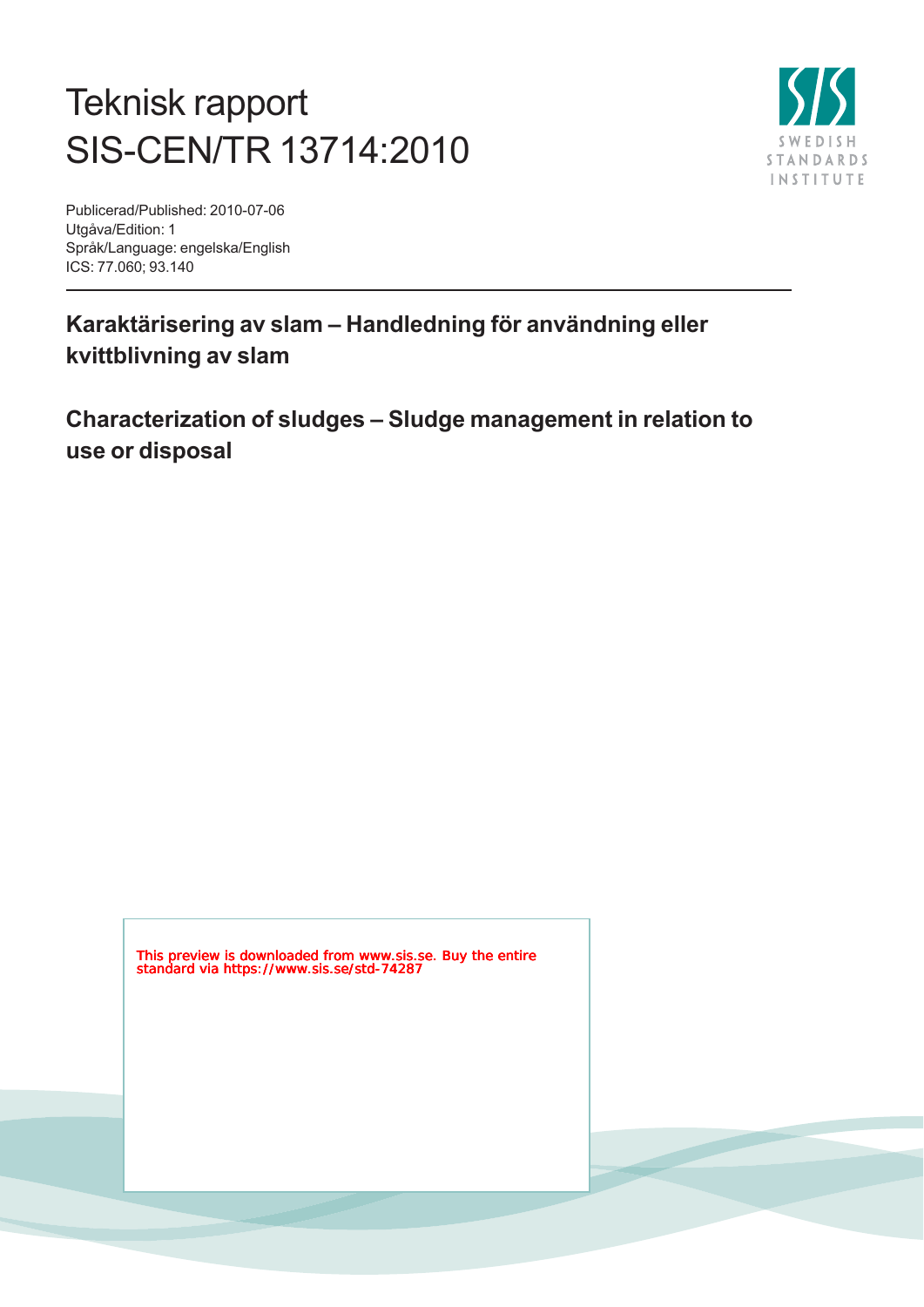## Standarder får världen att fungera

*SIS (Swedish Standards Institute) är en fristående ideell förening med medlemmar från både privat och offentlig sektor. Vi är en del av det europeiska och globala nätverk som utarbetar internationella standarder. Standarder är dokumenterad kunskap utvecklad av framstående aktörer inom industri, näringsliv och samhälle och befrämjar handel över gränser, bidrar till att processer och produkter blir säkrare samt effektiviserar din verksamhet.* 

#### **Delta och påverka**

Som medlem i SIS har du möjlighet att påverka framtida standarder inom ditt område på nationell, europeisk och global nivå. Du får samtidigt tillgång till tidig information om utvecklingen inom din bransch.

#### **Ta del av det färdiga arbetet**

Vi erbjuder våra kunder allt som rör standarder och deras tillämpning. Hos oss kan du köpa alla publikationer du behöver – allt från enskilda standarder, tekniska rapporter och standardpaket till handböcker och onlinetjänster. Genom vår webbtjänst e-nav får du tillgång till ett lättnavigerat bibliotek där alla standarder som är aktuella för ditt företag finns tillgängliga. Standarder och handböcker är källor till kunskap. Vi säljer dem.

#### **Utveckla din kompetens och lyckas bättre i ditt arbete**

Hos SIS kan du gå öppna eller företagsinterna utbildningar kring innehåll och tillämpning av standarder. Genom vår närhet till den internationella utvecklingen och ISO får du rätt kunskap i rätt tid, direkt från källan. Med vår kunskap om standarders möjligheter hjälper vi våra kunder att skapa verklig nytta och lönsamhet i sina verksamheter.

**Vill du veta mer om SIS eller hur standarder kan effektivisera din verksamhet är du välkommen in på www.sis.se eller ta kontakt med oss på tel 08-555 523 00.**

## Standards make the world go round

*SIS (Swedish Standards Institute) is an independent non-profit organisation with members from both the private and public sectors. We are part of the European and global network that draws up international standards. Standards consist of documented knowledge developed by prominent actors within the industry, business world and society. They promote cross-border trade, they help to make processes and products safer and they streamline your organisation.*

#### Take part and have influence

As a member of SIS you will have the possibility to participate in standardization activities on national, European and global level. The membership in SIS will give you the opportunity to influence future standards and gain access to early stage information about developments within your field.

#### **Get to know the finished work**

We offer our customers everything in connection with standards and their application. You can purchase all the publications you need from us - everything from individual standards, technical reports and standard packages through to manuals and online services. Our web service e-nav gives you access to an easy-to-navigate library where all standards that are relevant to your company are available. Standards and manuals are sources of knowledge. We sell them.

#### **Increase understanding and improve perception**

With SIS you can undergo either shared or in-house training in the content and application of standards. Thanks to our proximity to international development and ISO you receive the right knowledge at the right time, direct from the source. With our knowledge about the potential of standards, we assist our customers in creating tangible benefit and profitability in their organisations.

**If you want to know more about SIS, or how standards can streamline your organisation, please visit www.sis.se or contact us on phone +46 (0)8-555 523 00**



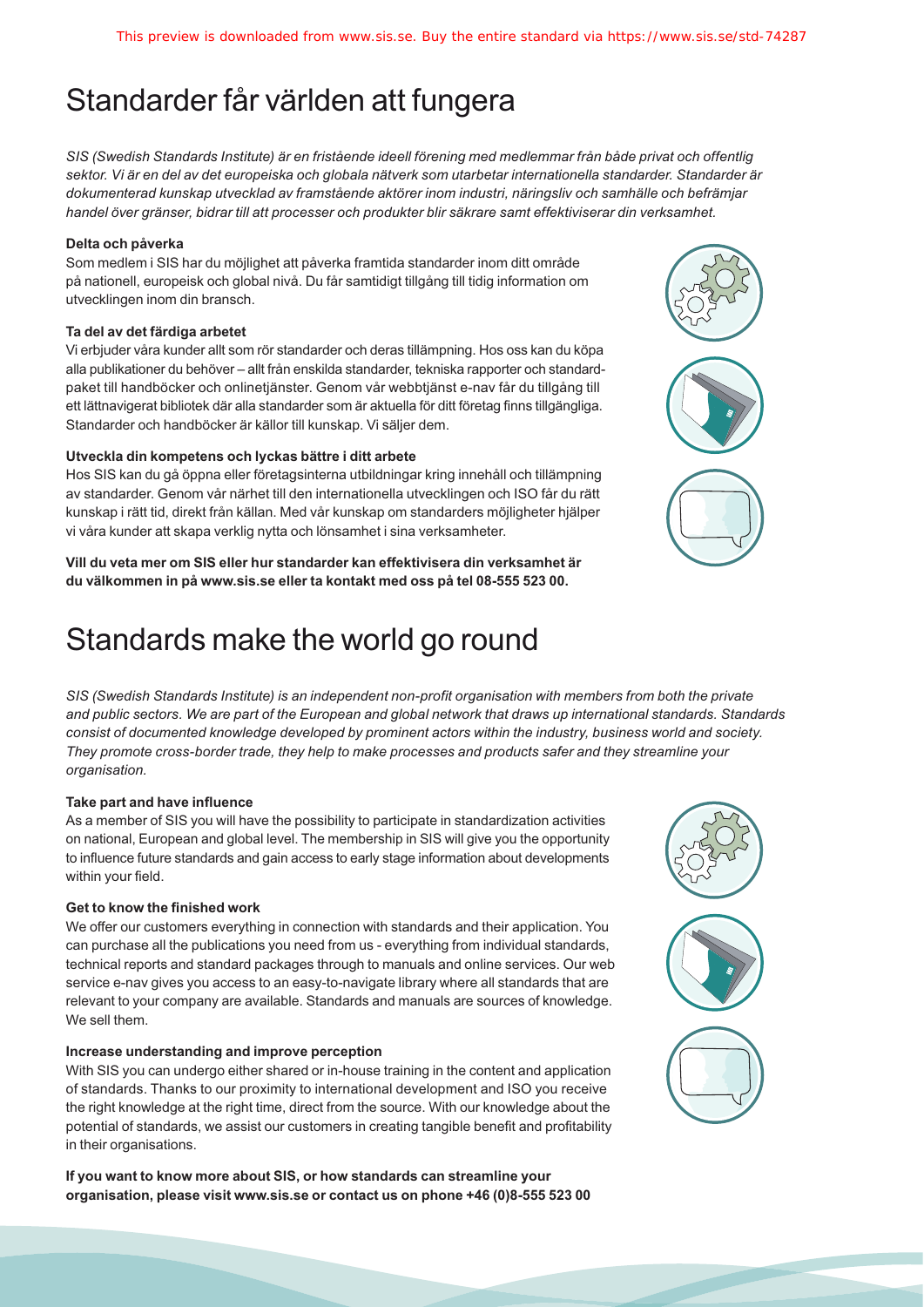Denna tekniska rapport är inte en svensk standard. Detta dokument innehåller den engelska språkversionen av CEN/TR 13714:2010.

Denna tekniska rapport ersätter SIS-CEN/CR 13714:2001, utgåva 1.

This Technical Report is not a Swedish Standard. This document contains the English version of CEN/TR 13714:2010.

This Technical Report supersedes SIS-CEN/CR 13714:2001, edition 1.

© Copyright/Upphovsrätten till denna produkt tillhör SIS, Swedish Standards Institute, Stockholm, Sverige. Använd ningen av denna produkt regleras av slutanvändarlicensen som återfinns i denna produkt, se standardens sista sidor.

© Copyright SIS, Swedish Standards Institute, Stockholm, Sweden. All rights reserved. The use of this product is governed by the end-user licence for this product. You will find the licence in the end of this document.

*Upplysningar om sakinnehållet i standarden lämnas av SIS, Swedish Standards Institute, telefon 08-555 520 00. Standarder kan beställas hos SIS Förlag AB som även lämnar allmänna upplysningar om svensk och utländsk standard.*

*Information about the content of the standard is available from the Swedish Standards Institute (SIS), telephone +46 8 555 520 00. Standards may be ordered from SIS Förlag AB, who can also provide general information about Swedish and foreign standards.*

Dokumentet är framtaget av kommittén för Karaktärisering av avfall, mark och slam, SIS/TK 535.

Har du synpunkter på innehållet i den här standarden, vill du delta i ett kommande revideringsarbete eller vara med och ta fram andra standarder inom området? Gå in på www.sis.se - där hittar du mer information.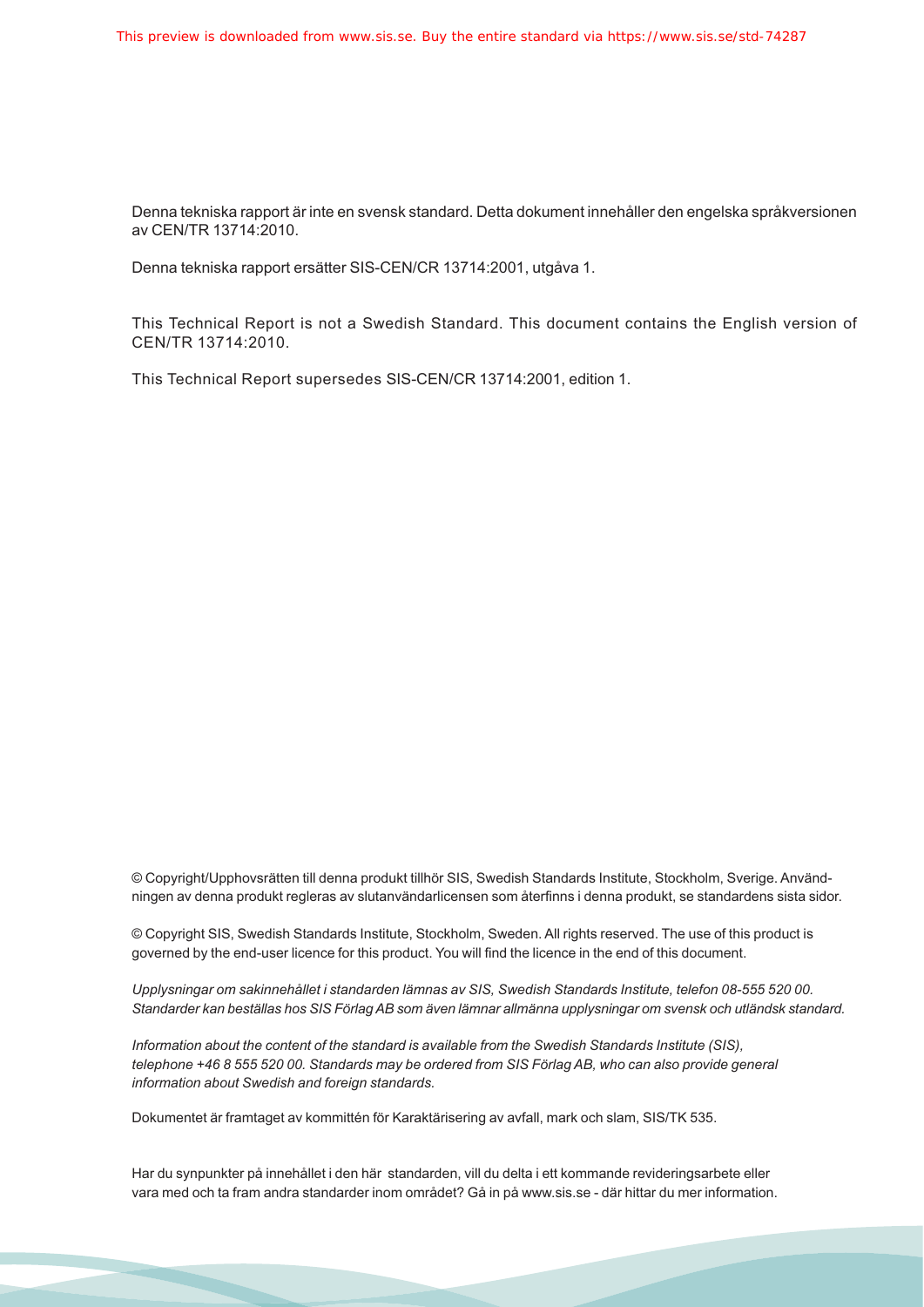This preview is downloaded from www.sis.se. Buy the entire standard via https://www.sis.se/std-74287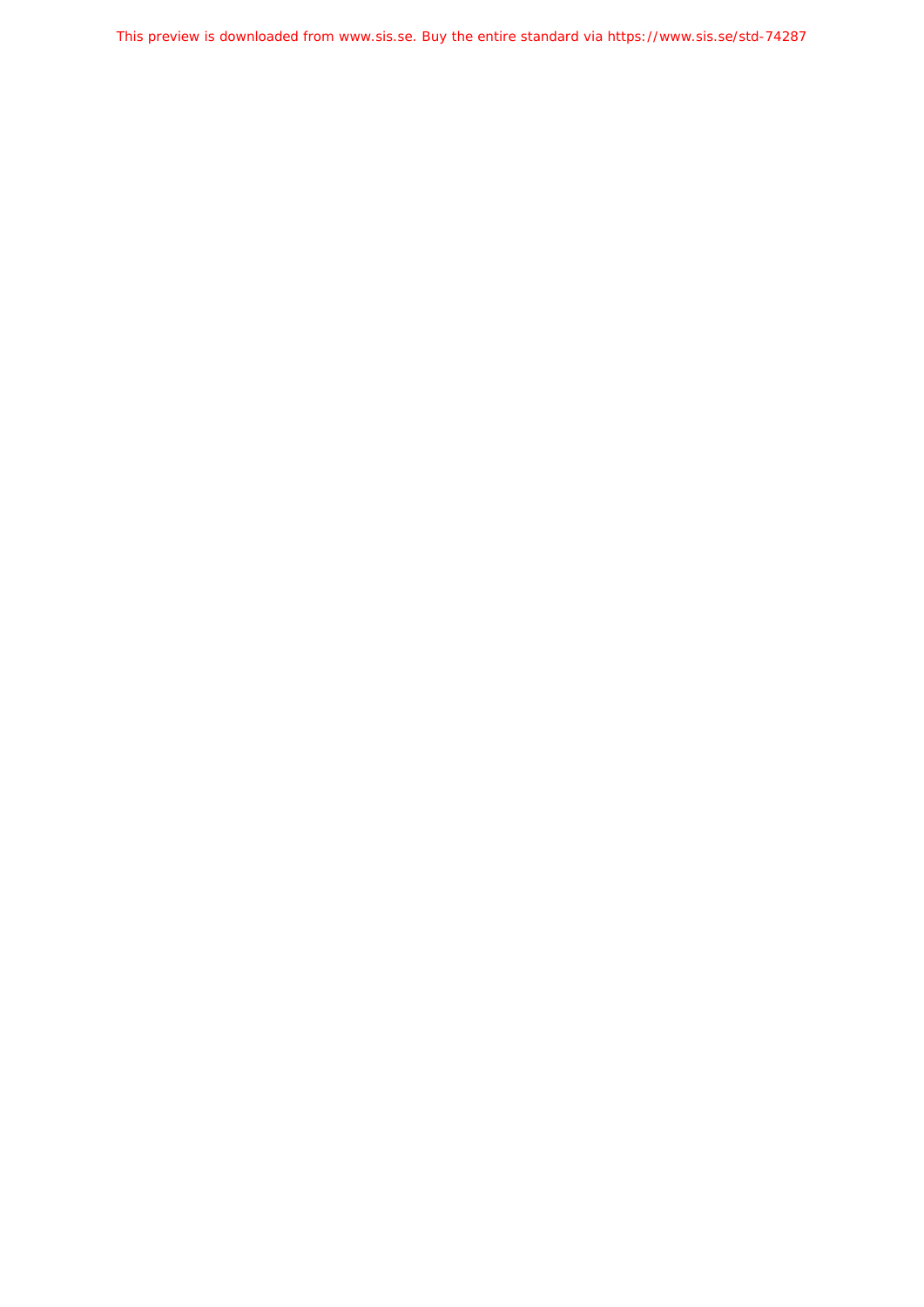## TECHNICAL REPORT RAPPORT TECHNIQUE

TECHNISCHER BERICHT

## **CEN/TR 13714**

June 2010

ICS 77.060; 93.140 Supersedes CR 13714:2001

English Version

## Characterization of sludges - Sludge management in relation to use or disposal

Caractérisation des boues - Gestion des boues en vue de leur valorisation ou de leur élimination

 Charakterisierung von Schlämmen - Management von Schlamm zur Verwertung oder Beseitigung

This Technical Report was approved by CEN on 9 February 2010. It has been drawn up by the Technical Committee CEN/TC 308.

CEN members are the national standards bodies of Austria, Belgium, Bulgaria, Croatia, Cyprus, Czech Republic, Denmark, Estonia, Finland, France, Germany, Greece, Hungary, Iceland, Ireland, Italy, Latvia, Lithuania, Luxembourg, Malta, Netherlands, Norway, Poland, Portugal, Romania, Slovakia, Slovenia, Spain, Sweden, Switzerland and United Kingdom.



EUROPEAN COMMITTEE FOR STANDARDIZATION COMITÉ EUROPÉEN DE NORMALISATION EUROPÄISCHES KOMITEE FÜR NORMUNG

**Management Centre: Avenue Marnix 17, B-1000 Brussels** 

© 2010 CEN All rights of exploitation in any form and by any means reserved worldwide for CEN national Members.

Ref. No. CEN/TR 13714:2010: E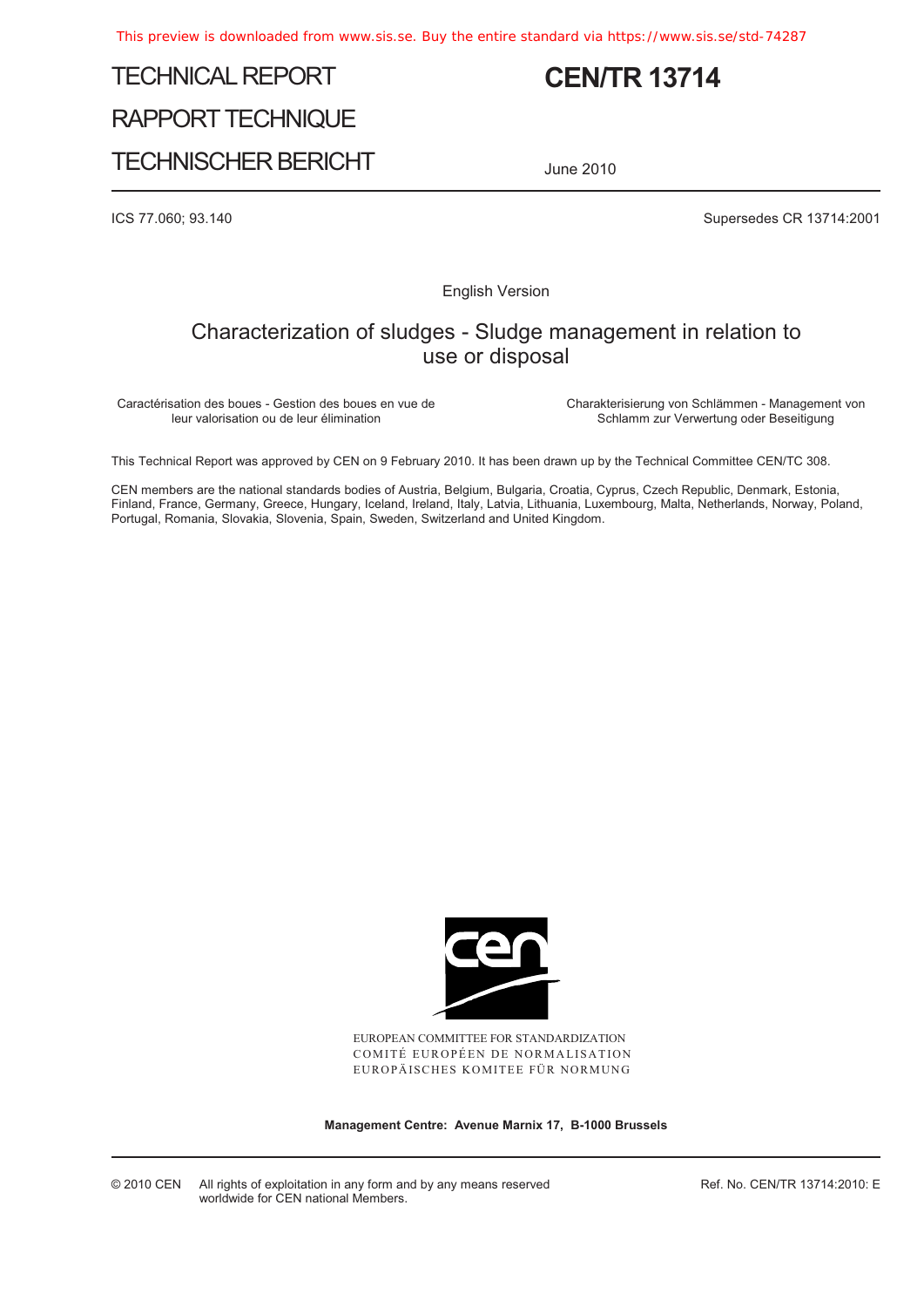SIS-CENTRIP 13714:2010 (E) ded from www.sis.se. Buy the entire standard via https://www.sis.se/std-74287

## **Contents**

| 1                                                                                          |                                                                                    |  |  |
|--------------------------------------------------------------------------------------------|------------------------------------------------------------------------------------|--|--|
| $\mathbf{2}$                                                                               |                                                                                    |  |  |
| 3<br>3.3                                                                                   |                                                                                    |  |  |
| 4<br>4.1<br>4.2                                                                            |                                                                                    |  |  |
| 5<br>5.1                                                                                   |                                                                                    |  |  |
| 5.2<br>5.3                                                                                 | Setting limits for discharges from industrial and commercial premises to municipal |  |  |
| 5.4<br>5.5                                                                                 | Minimising contamination including diffuse sources in municipal wastewater9        |  |  |
| 6<br>6.1<br>6.2<br>6.3<br>6.4                                                              |                                                                                    |  |  |
| 7<br>7.1<br>7.2<br>7.3                                                                     |                                                                                    |  |  |
| 8<br>8.1<br>8.2<br>8.3<br>8.4                                                              | Strategic evaluation of options and links with the other good practice documents16 |  |  |
| Annex A (informative) Guides of good practice for use and disposal of sludges 19           |                                                                                    |  |  |
| Annex B (informative) Best Practicable Environmental Option for sludges use or disposal 20 |                                                                                    |  |  |
|                                                                                            |                                                                                    |  |  |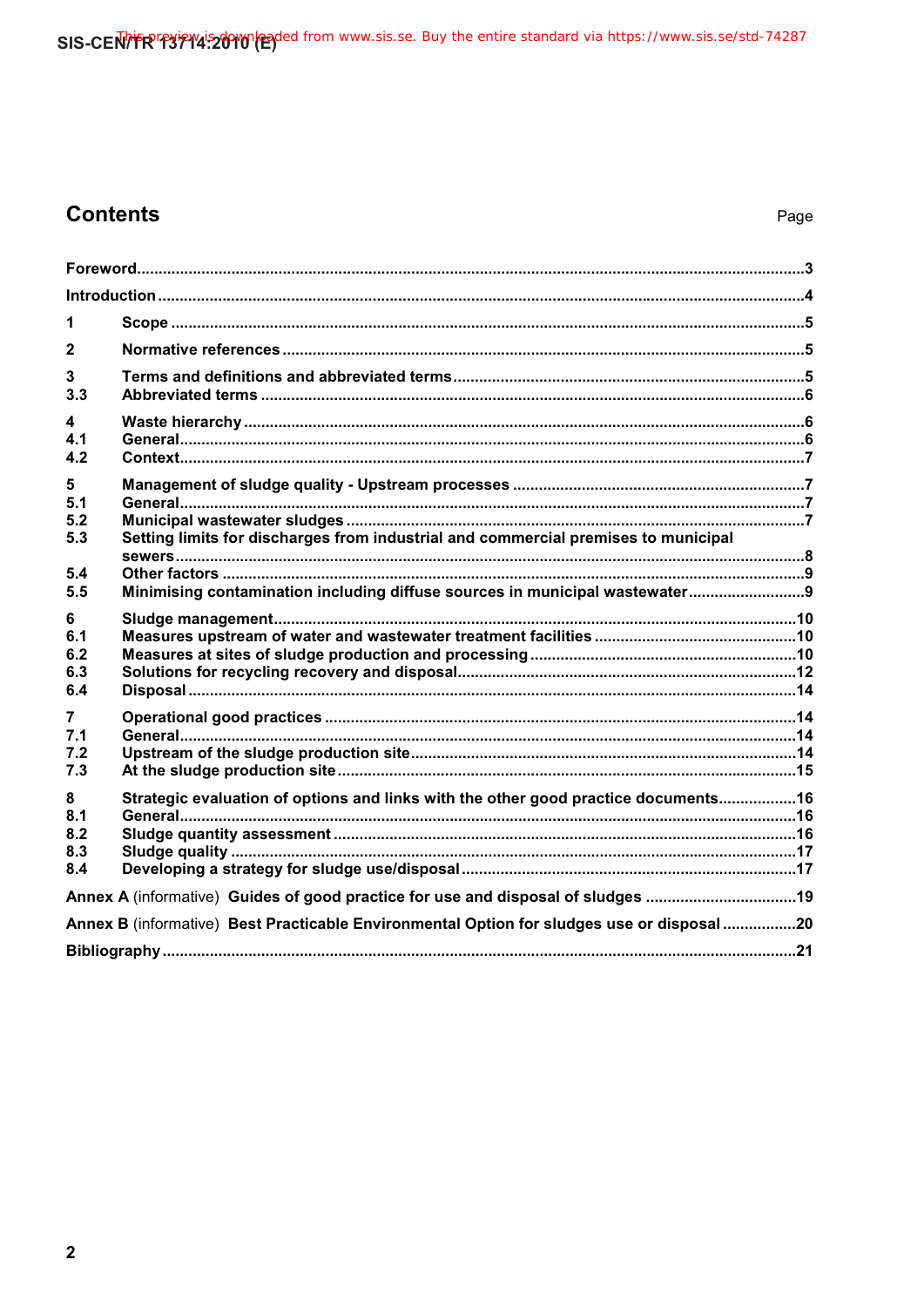## **Foreword**

This document (CEN/TR 13714:2010) has been prepared by Technical Committee CEN/TC 308 "Characterization of sludges", the secretariat of which is held by AFNOR.

Attention is drawn to the possibility that some of the elements of this document may be the subject of patent rights. CEN [and/or CENELEC] shall not be held responsible for identifying any or all such patent rights.

This document supersedes CR 13714:2001.

This document gives recommendations for good practice but existing national regulations remain in force.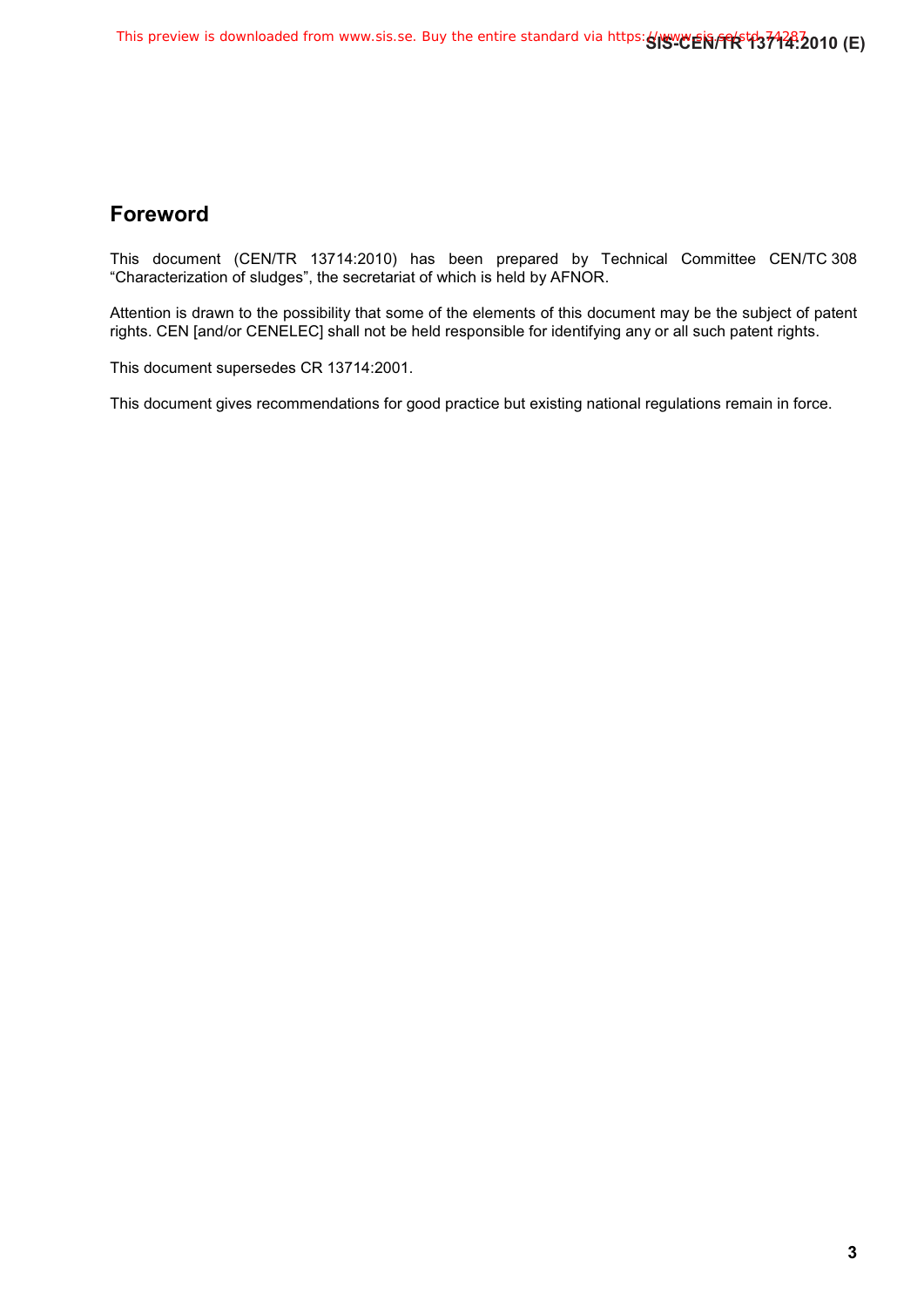## **Introduction**

The purpose of this Technical Report is to outline the management of sludges both upstream and downstream of the treatment process to ensure that it is suitable for the outlets available. Sludge is the inevitable residue of treating raw potable water and municipal and industrial wastewaters. The Technical Report refers to all types of sludge covered by CEN/TC 308 including sludges from treating industrial wastewater similar to urban wastewater and from water supply treatment work plants. In considering the likely quality of sludges it should be remembered that municipal wastewater sludges are composed of materials that have already been disposed of and are consequently likely to be more variable than many industrial sludges that arise from sourced materials or water treatment sludges arising from surface water or groundwater.

The quality of the sludge should match the requirements of the outlets whether that be to land, thermal processing or as a last resort landfill. As a general rule a sludge of high quality is likely to be acceptable to a large range of outlets giving greater operational flexibility. High quality sludges are likely to be suitable for those outlets associated with maximum sustainability and minimum environmental pollution. The management of sludges will become increasingly more complex as environmental standards become more stringent and if outlets become more constrained by legislation and public attitudes.

Sludge quality is central to the development of good practice for sludge production in relation to its destination (use or disposal). Sludge quality depends on the composition of the upstream materials and the type of treatment including post treatment storage.

Sludge quality can be characterised by its different properties; biological, chemical and physical:

- ⎯ biological properties include the microbiological stability of the organic matter in the sludge, odour and hygienic characteristics;
- chemical properties include:
	- ⎯ content of potentially toxic substances (PTSs) which include inorganic (metals, metalloids, and other minerals), and organic pollutants;
	- concentrations and form (availability) of plant nutrients and the main components of the sludge;
- ⎯ physical properties include whether liquid, semi-solid (pasty-like) or solid, and aesthetic factors associated for instance with removal of unsightly debris by effective screening. Calorific value is a quality criterion if the sludge is to be incinerated or used as a fuel. Other physical properties include, thickenability and dewaterability.

The consistency of these different properties is a critical aspect of the sludge quality and of the ability to determine its end destination (use or disposal).

Standard methods should be used where these are available to measure the quality parameters of sludge. There is a continuing need to develop a full set of standardised and harmonised methods which the manager and operator can use to evaluate the quality of sludge for treatment process design and operational purposes.

This Technical Report considers the management of sludges against the waste hierarchy, the management of sludge quality and an option evaluation process to determine the options available.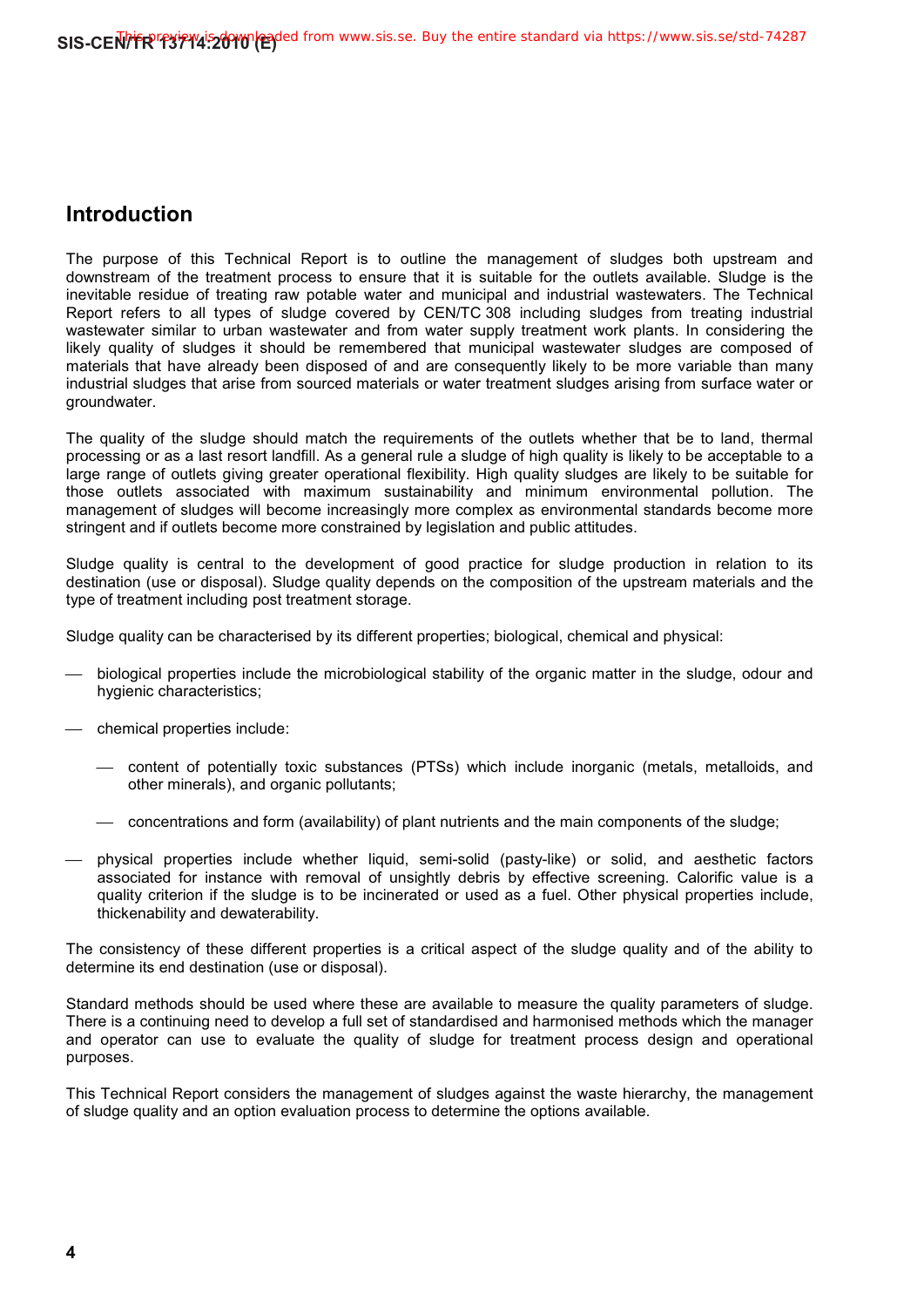## **1 Scope**

This Technical Report gives guidance for dealing with the production and control of sludge in relation to inputs and treatment and gives a strategic evaluation of recovery, recycling and disposal options for sludge according to its properties and the availability of outlets.

This report is applicable for sludges from:

- storm water handling;
- $-$  night soil:
- urban wastewater collecting systems;
- urban wastewater treatment plants;
- treating industrial wastewater similar to urban wastewater (as defined in Directive 91/271/EC [1]);
- water supply treatment plants;

but excluding hazardous sludges from industry.

## **2 Normative references**

The following referenced documents are indispensable for the application of this document. For dated references, only the edition cited applies. For undated references, the latest edition of the referenced document (including any amendments) applies.

EN 1085:2007, *Wastewater treatment — Vocabulary*

EN 12832:1999, *Characterization of sludges — Utilisation and disposal of sludges — Vocabulary*

## **3 Terms and definitions and abbreviated terms**

For the purposes of this document, the terms and definitions given in EN 1085:2007 and EN 12832:1999 and the following apply:

**3.1 industrial wastewater trade wastewater trade effluent**  wastewater discharge resulting from any industrial or commercial activity

#### **3.2 urban wastewater municipal wastewater**

wastewater from municipal areas consisting predominantly of domestic wastewater and additionally it may also contain surface water, infiltration water, trade or industrial wastewater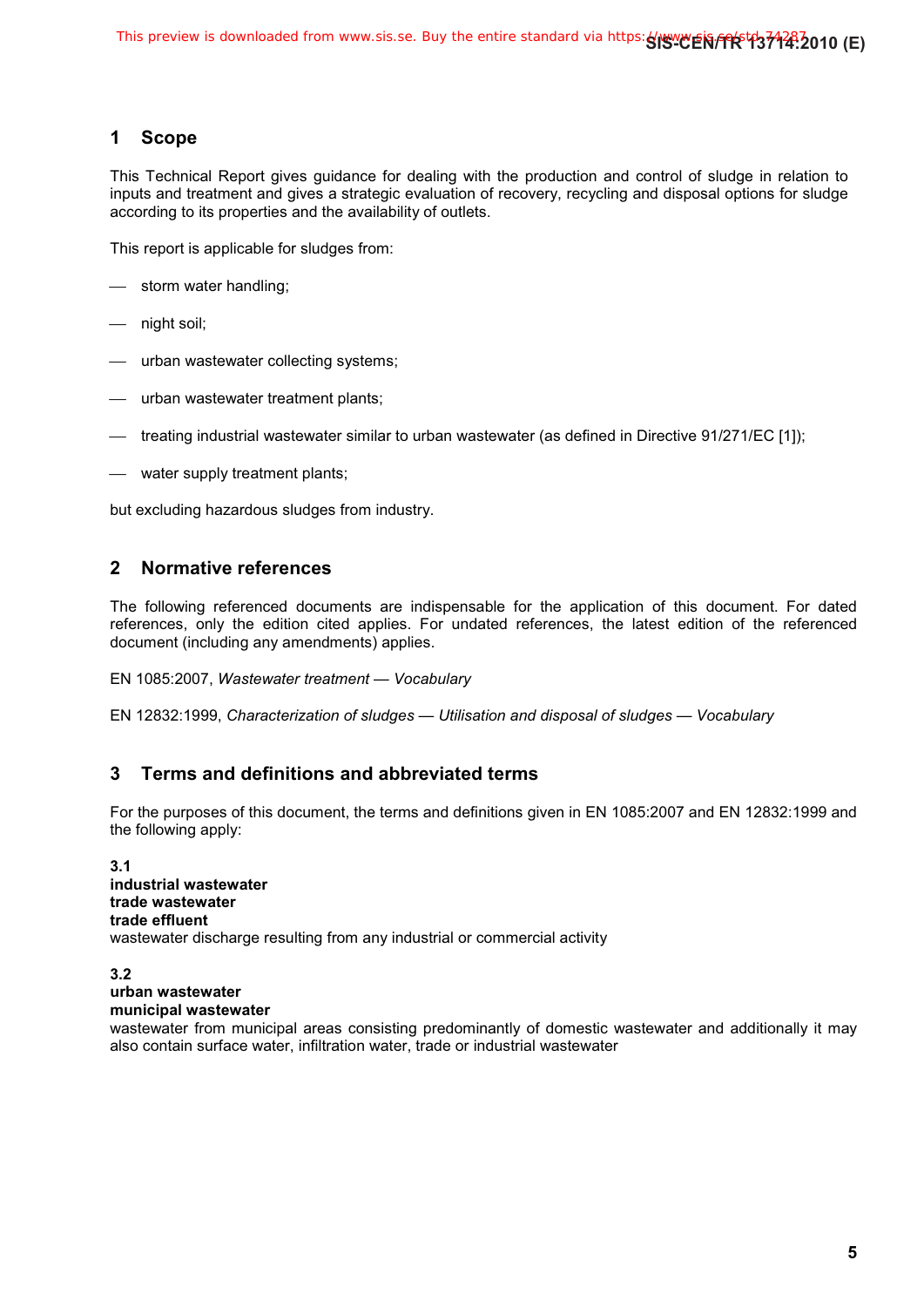### **3.3 Abbreviated terms**

The following abbreviated terms necessary for the understanding of this report apply:

| BOD:  | Biochemical Oxygen Demand                    |
|-------|----------------------------------------------|
| BPEO: | <b>Best Practicable Environmental Option</b> |
| COD:  | Chemical Oxygen Demand                       |

EQO/EQS: Environmental Quality Objectives/Environmental Quality Standards

PTS: Potentially Toxic Substance

## **4 Waste hierarchy**

### **4.1 General**

In order that the management of waste be conducted in an increasingly sustainable manner, the EU encourages a waste hierarchy as a framework by which Member States should develop their strategy for waste management (EU Directive 75/442/EEC (see [2]) as amended by 91/156/EEC (see [3])).



**Figure 1 — The waste hierarchy — Including sludges** 

This hierarchy encourages:

- a) firstly, the prevention or reduction of waste production and its harmfulness, in particular by:
	- development and implementation of clean technologies more sparing in their use of natural resources;
	- technical development and marketing of products designed so as to make no contribution or to make the smallest possible contribution, by the nature of their manufacture, use or final disposal, to increasing the amount or harmfulness of waste and pollution hazards;
	- development of appropriate techniques for the final disposal of dangerous substances contained in waste destined for recovery;